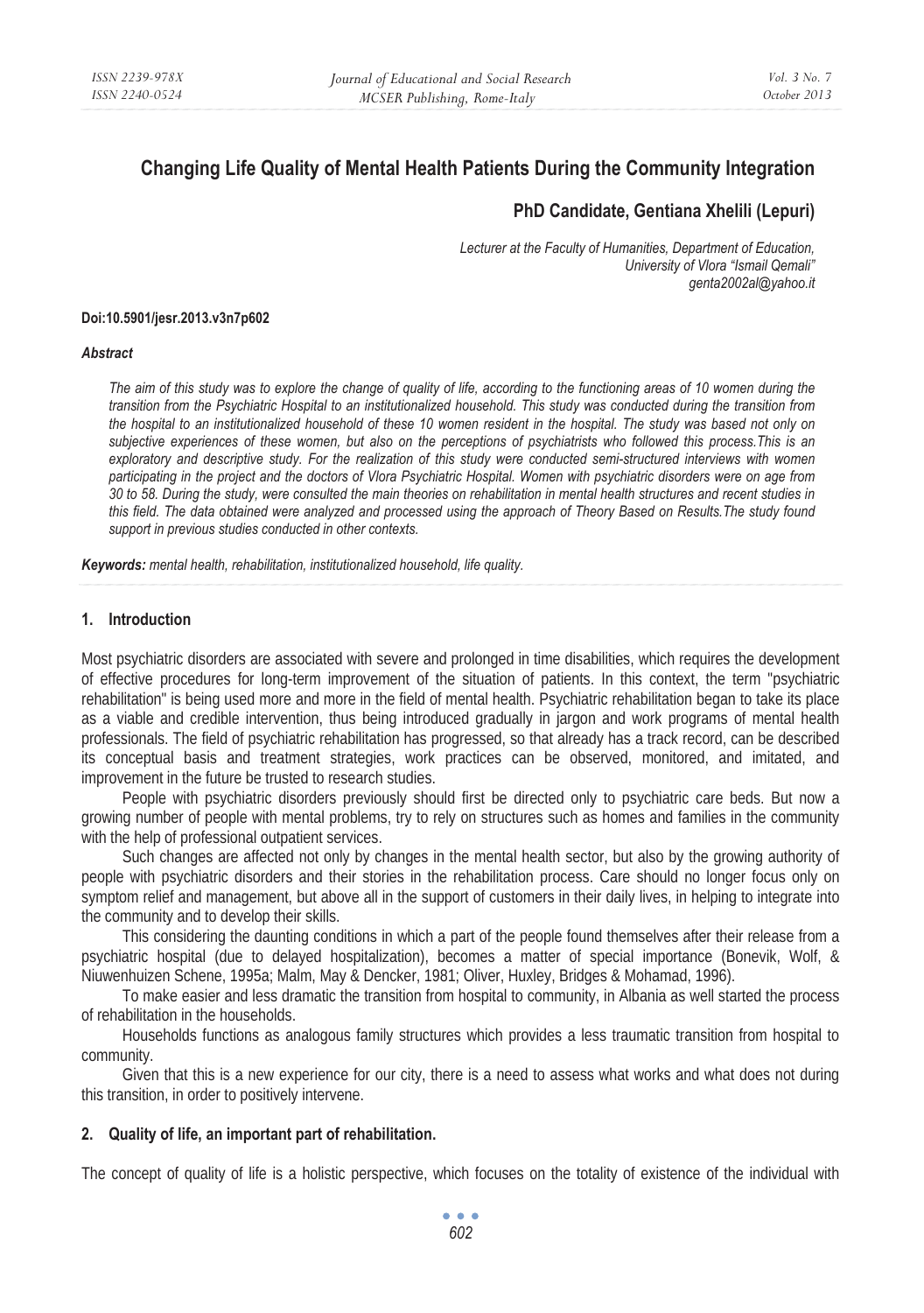mental disabilities. One of the things it expresses is that health is not simply defined by the absence of a pathology or psychiatric symptoms. The central point is the welfare of people with psychiatric disabilities (Baker & Intagliata, 1982, Lehman, 1983, Oliver et al, 1996). Quality of life is subject to a number of definitions. They vary according to the degree of importance given to the subjective or objective aspects of the quality of life (Boevink et al, 1995b). The subjective approach understands the quality more as a universal paradigm that should be understood by phenomenological perspective. It focuses on subjective ideas, like welfare, pleasure and happiness. The objective approach focuses more on the conditions and quality of life and the quality comes from economic and social indicators. In psychiatry it is generally attempted to get the best elements of both approaches (Baker & Intagliata, 1982, Bigelow, Bodsky, Stewart & Olsen, 1982; Boeing et al, 1995; Lehmann, 1988; Malm et al, 1981). The quality of life refers to "the good" life. This "good" stends in the quality of life experiences which is evaluated subjectively and determined objectively by measuring the external conditions (Zaura & Goodhart, 1979).

In many descriptions, quality of life is seen as a test of the dynamic interaction between the individual and the environment.

It is often recognized that factors such as self-evaluation, sense of purpose, strength of ego and a sense of ownership of personal life can affect the welfare of the people (Baker & Intagliata, 1982, Bigelow et al, 1982; Lehmann, 1983). Others have emphasized the importance of a sense of personal achievement (completion of plans) and a sense of continuity in life (Cooper, 1990).

The rate at which people meet the goals and aspirations and the rate at which expect to be able to meet those, influences whether they formulate and how they formulate their needs (Waisman 1988, in Roeland 1995). Completion of the expressed need or demand is closely related to the individual's functioning in four integral areas to the quality of life. These areas are divided into subfields. Quality of life is divided into the following areas: autonomy (nutrition, hygiene, dressing, moves / acquisitions, orientation in time and space); social behavior (attitude toward others, attitude towards activities); language and communication and household activity (kitchen, laundry, maintenance of the house, clinging).

In the research on quality of life as well as in writings on methods and rehabilitation programs and on improving processes of persons with psychiatric disabilities, needs are often perceived in neutral or positive terms described above relating to pleasure obtained from life (Bigelow et al., 1982; Deegan, 1988, Farkas et al., 1981).

However, the psychiatrist has a lot dominant stream of thought that defines needs in negative terms, as a lack of health or welfare; the needs are narrowed to disabilities, symptoms and problems (Marshall, Hogg, Gath & Locwood, 1995, Phelan et al., 1995; Thomicroft et al., 1992; Weiner, 1995; Wykes, Sturt & creer, 1985). This approach orients itself towards achieving the minimum acceptable levels of health and social functioning (Brewin, 1992).

However, the work of researchers, psychologists, social workers and doctors will determine whether psychiatric rehabilitation will be a field of study and practice in development, or will remain simply a limited method. Right now, many mental health professionals recognize the need for rehabilitation interventions to complement existing approaches of treatment.

## **3. Methodology**

The objective of this study was to explore the subjective experiences of women who pass from the Psychiatric Hospital to a household, their experiences (first in hospital and then at home protected), as they have experienced the transition and how it has changed their quality of life (feeding, dressing, hygiene, their social behavior, etc.).The study is descriptive and exploratory nature on the experiences of women. To suit the requirements of the study, qualitative research was used, applying the approach based on the Theory of Results (Grounded Theory) for data analysis (Willing, 2001; Camic, Rhodes, Yardley, 2003). In this study were involved 10 women, aged 30-58 years, diagnosed with psychiatric disorders, residents of the Psychiatric Hospital in Vlora and 5 psychiatrists of Vlora Psychiatric Hospital. These 10 women were selected after being involved in a project undertaken by the hospital to create a household. Doctors were included in the study, as were those who chose, followed and worked all the time with these women. As above, the sample was selected not randomly and intenionally.

Besides women, the interviwed persons were as well the doctors, in order to maintain the internal validity of the study. In this way the study ensures the objectivity of data, without risking the lost in the subjective repprting of patients.

The Interview process were also seen as a way to talk about the process and its mode of operation.

 $\bullet$   $\bullet$   $\bullet$ *603*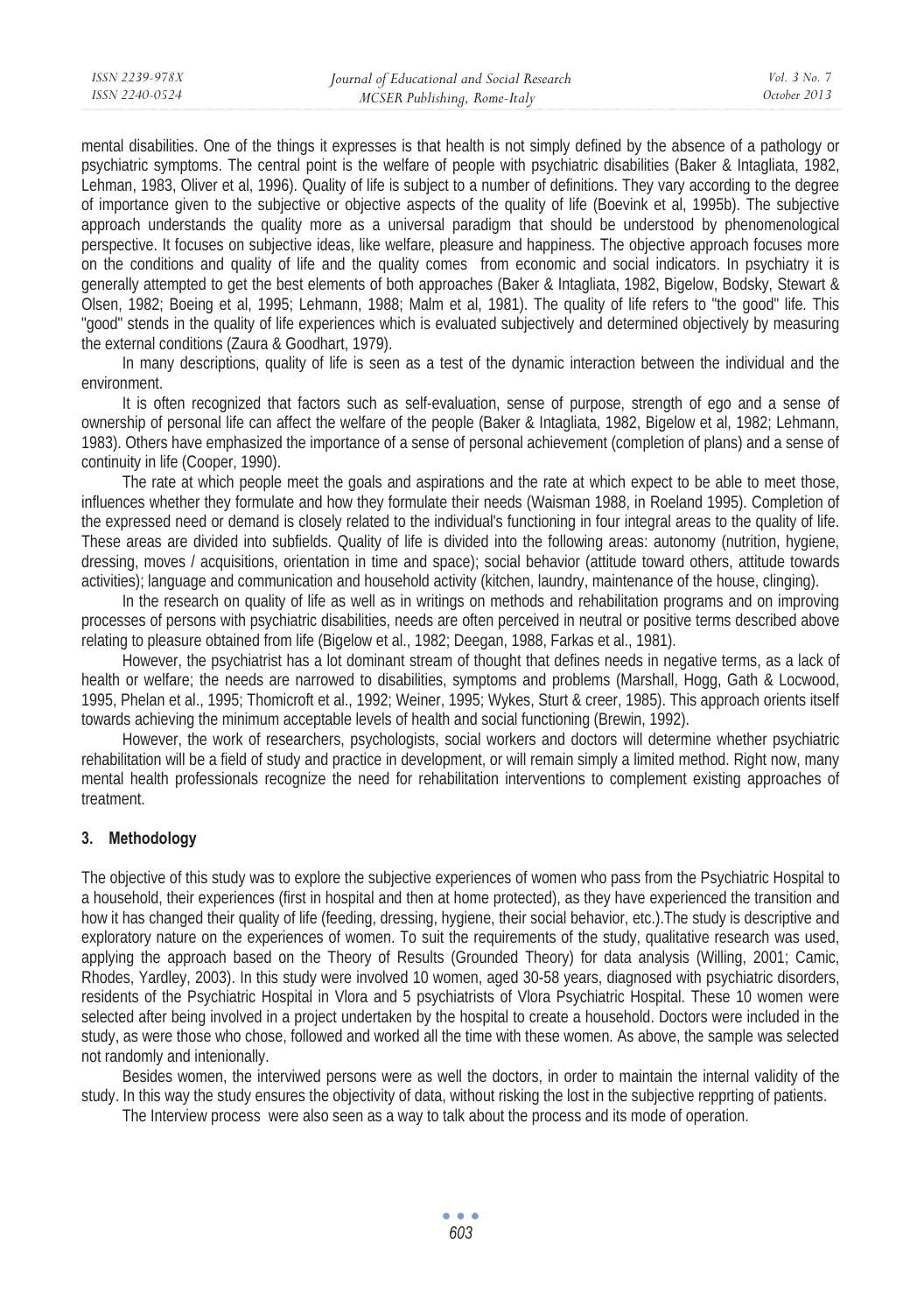#### **4. Results**

From previous studies in other contexts is determined that the change in quality of life is closely related to the areas of everyday functioning, areas which in their totality determine the quality of life. Thus, in this study, in the first place it is classified the field that determine the needs associated with the patient's personal autonomy (feeding, dressing, hygiene, moves/acquisitions, orientation in time and space). Aftrewards are the needs in areas such as social behavior (attitude towards others and towards activities), language and communication and households (kitchen, laundry, home maintenance, the clinging. The purpose of this study was to explore that how changes the quality of life during the transition from the life in a hospital in a analogous structure to family structure (household). Further, we will discuss the results in light of the two questions raised at the beginning of the study.

#### **5. Results of the survey of women during their stay in hospital**

From the questions asked during the first phase, when women were still living in the hospital, it turns out that the disease has been the main reason for their stay in this institution. 4 out of 10 of these women, in addition to the initial reason (illness) have influenced the desire and intentions of the family members to institutionalize them. For the rest of the women was just the disease, the reason for hospitalization.

Asked how life in the hospital was for these women, for all of them, although for different reasons life was quite difficult. For five women life was difficult due to misconduct ion of the staff "always screaming at me during the therapy." For the other three, was monotony, lack of activities because of the difficult situation "bored all day because I have nothing to do." For the other two was the lack of physical conditions (lack of heat, lack of toilets in the room, etc)

All women were in the same mindset when it came to pass from the hospital to a new environment, conditions which were similar to a house. They claimed that one of the main differences between the structures was the large number of persons accommodated in the hospital, unlikely from the household.

6 of the surveyed patients, answered that were continuously assisted by the hospital staff. 3 of them said they were not always supported by staff, while one woman claims that staff has not supported her during her life in hospital. Following their opinion, 6 women thinks that what has been achieved was thanks to the cooperation with staff, 3 women claims that their achievements are based on a minimal help from the staff and one of them says that the change has come only relying on her personal skills.

Asked to describe a typical day in the hospital (from morning till night), they generally responded equally (waking up, eat breakfast, get therapy), doing various jobs assigned by the staff (adjustment of bed, washing floors, help in the kitchen, etc.), eat lunch, sleeping, out in the yard, watch TV, eat dinner and then sleeping). While the free time, they all agreed that the activities were very limited. In general, they were sitting in the court benches, talking to each - other, sometimes drinking coffee and listening to music.

In the rest of the questionnaire, regarding specific sites in the fields of integral quality of life they answered as follows:

## *5.1 Autonomy*

Based on the questions about autonomy and its component parts, emerged that 10 women generally were able to use a spoon and fork, but not a knife. 8 of them have a correct attitude to the table; while two of them lie on the table inappropriately (they need to bow to their elbows). In terms of dressing, they generally say that they love to dress up and buy new clothes, although this is a limited opportunity within the hospital. They do not have many opportunities to go out and a part of ALL pension is spend on medicines. On the other hand, they claim that not knowing to manage the money; they misuse money remaining with no income in the middle of the month. They claim as well that in the case they need to go out, (for example to get their pension) they are always accompanied by a caretaker. In terms of hygiene they claim to brush their teeth every morning, the only difference is when they stress that this activity need to verbal stimulus or not. About the orientation in time and space, 7 of them are able to determine time terms (yesterday, today, tomorrow) and the date, time and exact month of the year. Three of them were not able to define the above terms.

#### *5.2 Social behavior*

In doing questionnaire, the part focused on social behavior, focused on two aspects: the attitude towards others and the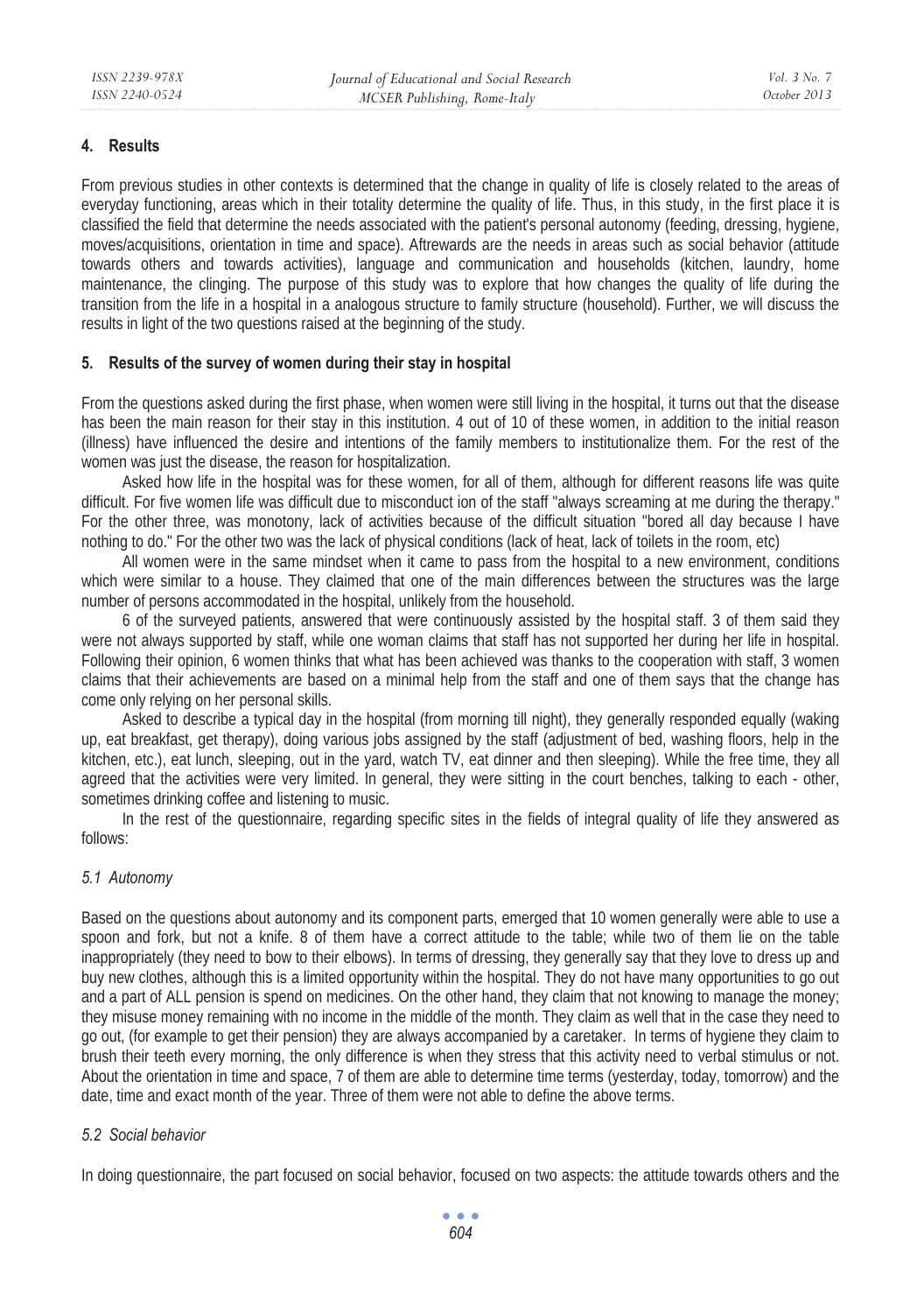attitude towards the activities.

Regarding the attitude towards others, all women state that they love to talk with others about various topics such as relationships with family, life in the hospital, movies and soap operas, but above all they prefer to talk about their past. 3 of women claim that they like that during the conversation, the attention should be focused only to them and their problems. Some of them states that they like group activities. At this point they have two different opinions: one of them is that the selection of members of the group is not important and the second group states that it is important not only the selection of the group members, but they also require selecting their group members.

#### *5.3 Language and communication*

In terms of language and communication, the question was a general one and aimed at telling a story to see how the sentences were articulated, coherence of words in sentences and the use of the proper tense and subject pronouns. 3 of women are able to put clearly and logically the words in sentences and also use the proper tense and manner. 4 women managed to communicate and build a conversation but have difficulty in establishing proper timing and subject pronounce. 3 of the women during the interview show incoherence in their thoughts and conversations characterized by short sentences.

#### *5.4 Domestic activity*

In relation to domestic activity all women like to cook although 4 of them state they do not know how to do such a thing. Work that they do in the kitchen are related to washing fruits and vegetables, washing dishes, etc.. Most of them responded that they had difficulties in using the stove.

Asked about the use of the washing machine, most women responded that they have difficulties in using it. The rest of them stated that they know to use the washing machine, but with verbal assistance. On the other hand all women stated that they know how to hang and take off the washing from wire, but some of them assert that they have difficulties in folding. Regarding the ironing only 2 of them know how to use it.

All women say they take care about their rooms and beds. During the interview with them, some changes emerges, which is evident in the work that they say or they do (someone washes the floor, someone adjusts beds etc.). They say that the factor that affects the division of activities is the assignment of duties by the staff.

When asked about the activity of clinging, they share in embroidery, awl, knitting and sewing buttons or disassembled clothes. Some of them claim to know how to work awl or knitting, others say that wove beautifully (in these moments show embroidery, socks, shout and Centro). A part of the women said they know to sew a button, but they have trouble crossing the corners. The rest say they do not know how to sew.

#### **6. Results of the survey of psychiatrists when women lived in hospital**

At this stage of the questionnaire, the doctors that were asked what were to them this house and if these women were able to pass on such a structure, most of them replied that the household is a intermediate structure to pass from hospital to family life. According to them, such a structure, could allow women to be more independent and would help to reinstate those aspects of their operations that the hospital has hampered.

 Doctors were of the opinion that not all women were at the same level of functionality, so with different women, the focus of work should be different. So their skills should be managed better and especially should be given enough time to adapt to the transition, thus avoiding the premature passing of their household from the hospital.

In terms of opportunities for these women to be rehabilitated, some doctors said that personal interests, independence and activity somehow, the desire to do something different and being in a state of mental and physical well enables them to best to change lifestyle and ultimately to be rehabilitated. The rest of the doctors stated that they possessed pensions, support staff and environmental change will impact positively on the rehabilitation of these women.

Regarding the question how diagnoses affect the quality of life of these women, doctors were divided into two groups. One group defined that diagnosis is not crucial, what most matters is the stage of the disease and the possibility that the hospital based on the work of staff, to ensure that these women have a better life quality.

The rest were more skeptical and decided by claiming that an immediate diagnosis affects negatively their quality of life. According to this group in the quality of group life affected as well the cultural and educational level of patients.

Asked about autonomy, doctors unanimously responded that women can do things themselves, but there are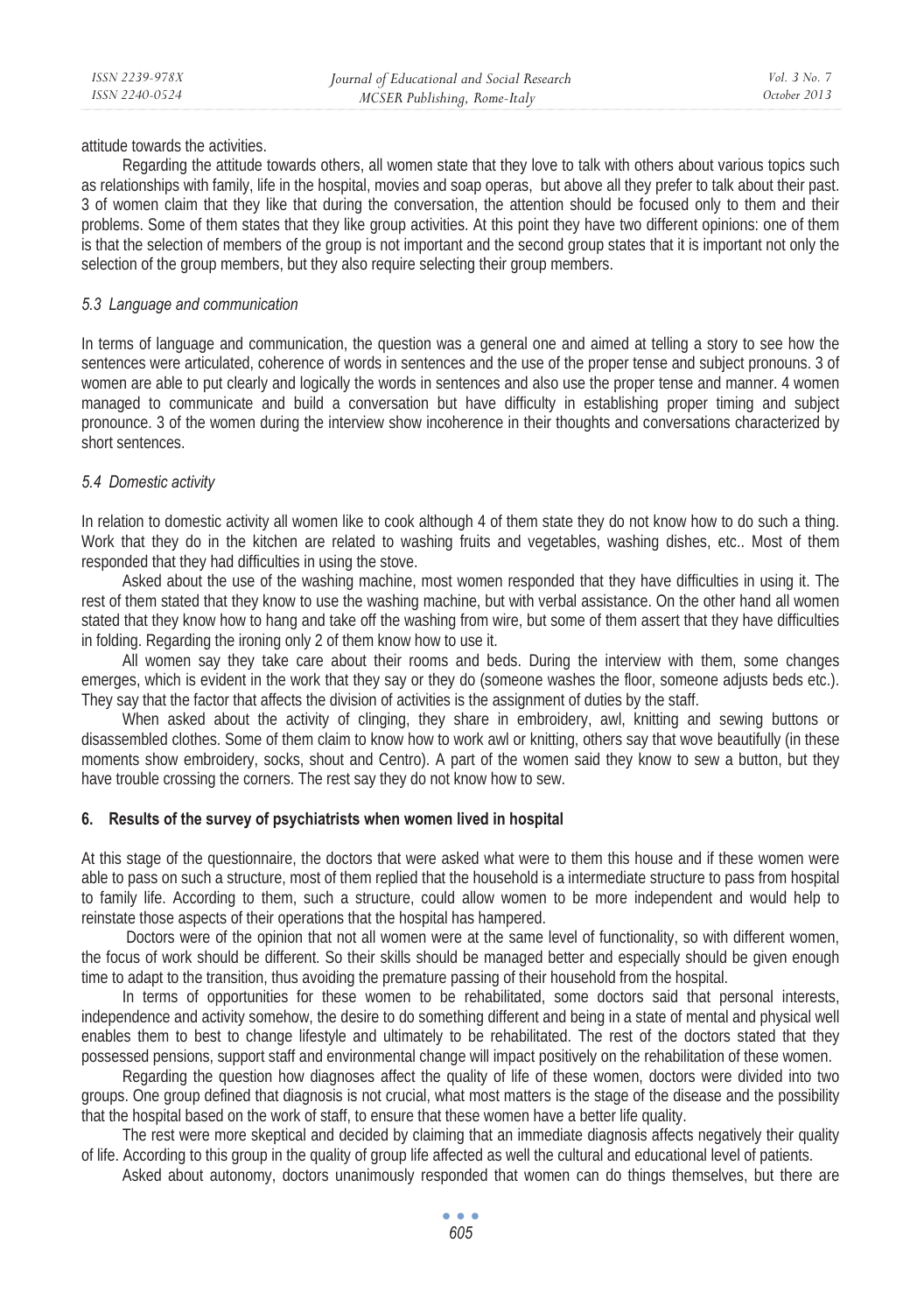| ISSN 2239-978X | Journal of Educational and Social Research | Vol. 3 No. 7 |
|----------------|--------------------------------------------|--------------|
| ISSN 2240-0524 | MCSER Publishing, Rome-Italy               | October 2013 |

other things that they need to respect not only verbal but also concrete help from the staff. In connection with the socializing behavior, doctors think that some women show interest to others especially when attention is focused on them. According to them, the rest of them are withdrawn and need constant verbal stimulus. In some cases, women demonstrate aggressive behavior as a response to dissatisfaction. Regarding the attitude towards assigned tasks (jobs), doctors stated that from the group of women, there are those who are more active and involved all the time in the tasks of the hospital, regardless of the given work. The rest of the women get involved in activities but the activities they do are stereotyped jobs (under the direction of personnel, and always do the same job every day).

Referring to the manner of communication and used language, doctors say that the language used by some women is euphoric and the oratory highlights. The rest is divided into women who are poor in thoughts and women who are incoherent in formulating the conversation.

Doctors say that women are able to contribute in domestic activity (laundry, kitchen, etc.), regardless of the quality of results achieved at work.

#### **7. Results of the survey of women during their stay in the household**

In the second phase of the survey, the stage at which women are not only accommodate the home, but also a year that lived there, they said they currently feel very well and they have found peace. Moreover, some of them say they feel like they are in their family, where they have all the conditions and where to make an independent life "are wonderfully comfortable, we found peace here."

Asked about comparisons between their life in hospital and at home, they immediately say that there was no room for comparison as the change was enormous. But the group was divided into women who had not at all difficulties to adapt and the rest of them, which stated that in the first moments they had difficulties recalling the hospital (nostalgia for friends in the hospital).

All women stated that a major change was that in the hospital they were living as in a hospital (collective life), but the house was otherwise quiet and just like a family.

Women say that in the first moments of entering the house they needed continued support from the staff. While over time they felt they needed less and less support, moreover stated that they would feel comfortable if the staff was not present anymore in their lives.

#### **8. Autonomy**

The first thing women say when asked about nutrition was that eating here was better and that can meet their preferences about food. They claimed that in the house they had the necessary spaces not only to organize the cooking menu of their choice but nice arrangement of table and with all the related vessels. They emphasized that now they can also use the knife while eating.

In terms of dressing, they said they now have greater opportunities to buy clothes and to be beautifully dressed. As for hygiene, they state that the house conditions allow them to better preserve it (can take a shower every day, nobody touches their brush teeth, etc.). Some of them do not forget to say that they have already learned to take care for their nails (manicure and pedicure).

In connection with the management of ALL, they say they still have difficulties in using them. However they now feel themselves more capable and more confident in dealing with Lek. They feel safer even if they have to move out of the house (taking retirement, going to a family doctor, walk, etc.).

During the survey, it turns out that the women surveyed were able to determine the date, month and year, but a part of them have difficulty in telling the story in accordance with the timing terms .There are women who present difficulties and confusion in determining the clock.

#### **9. Social behavior**

Women say that they like to talk with others and enjoy immensely when visitors come home. They say that they talk about various topics, but assert that a part of the discussions is about daily activities. They claim that they work together and go hiking or doing other recreational activities (birthday celebration, beach trips, etc.).

All women say they are constantly involved in housework, according to a schedule that they themselves have set. There are women in the survey who said they like to select the works, it depended on what they think they do better, but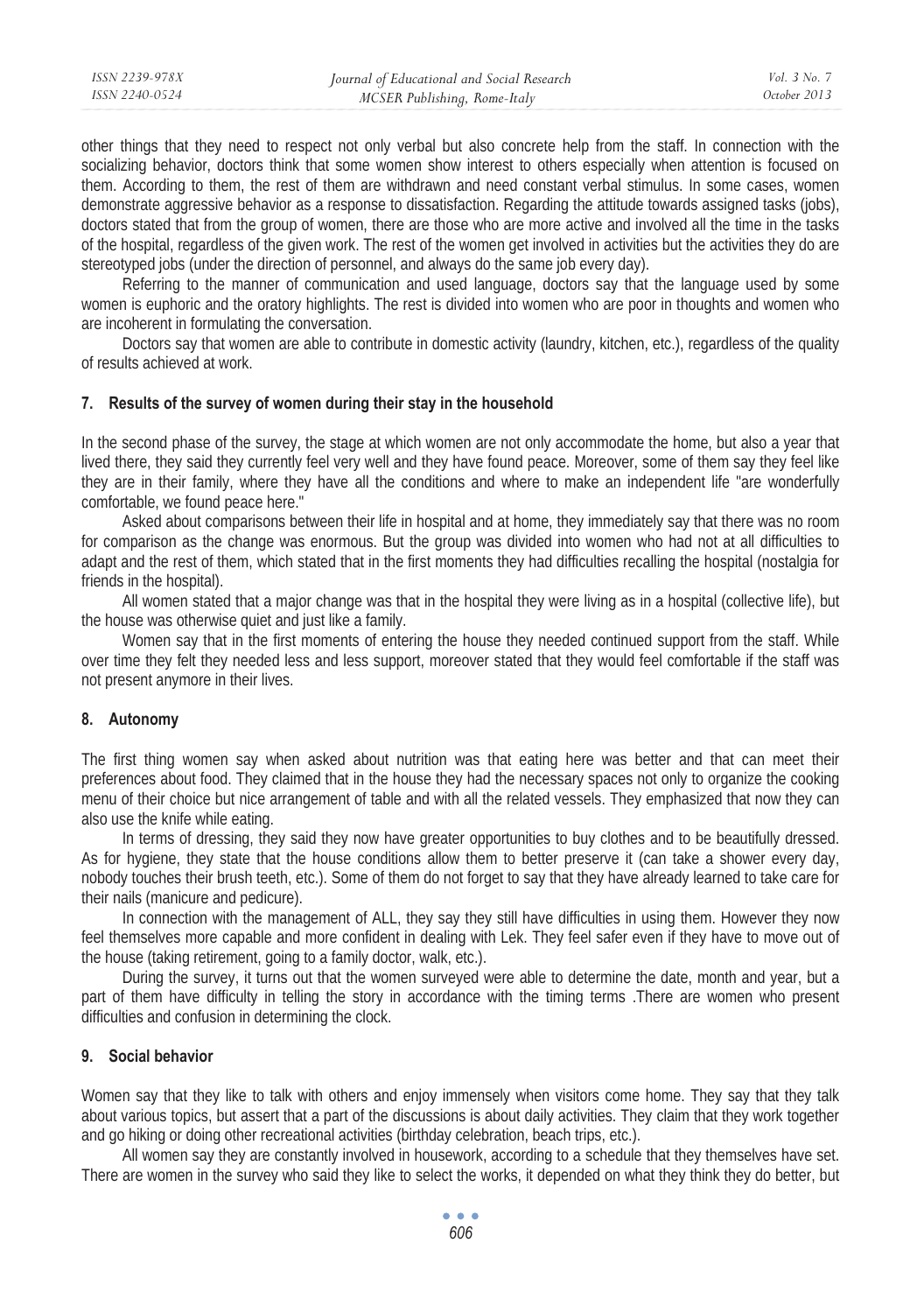also as a way to avoid works that for them are hard (cleaning the bathroom).

#### **10. Language and communication**

Some of the women by responding to the question posed highlighted their preference by well building the conversation in terms of grammar. Others manage to build conversation but sometimes exhibit incoherence and inadequate use of tenses and some words in the sentence.

#### **11. Domestic activity**

Regarding the cuisine all women said they like to cook. They claimed that in the home cook under a self-imposed schedule. They stated that were organized in such a way that together with a woman who knew how to cook could stay to help a woman who could not cook well. In this way one of them helped the friend that could not cook. Even in terms of the division of work in the kitchen (dish washing, paving, cleaning table, etc.) they claimed that were organized according to a schedule (e.g. the group that cooked did not wash the dishes or other work in the kitchen). They stated that already they were able to use the stove.

About the use of the washing machine a few women say they have no previous difficulties, while others say that even though they have a year at home still do not know how to use the washing machine. This group seeks the help of peers or staff. For hanging, gathering and folding clothes, they say they have no troubles anymore. Regarding ironing, it is done only by 4 women.

In terms of maintenance of the room, each of the women said that cares for her room (bed arrangement, sheet changing, washing the floor etc.), in collaboration with their roommates.

#### **12. Results of the survey of psychiatrists during the period when women lived in the household**

During questionnaire done to the doctors, one year after the living of women at home, they thought that this year women started to make a more organized life. They also said that women were in the process to set limits in order not to affect the rights and freedoms of each - other. According to them these women have begun to cooperate and if at the beginning of the year, when they went into the house that was almost spontaneous cooperation, little by little the cooperation already was beginning to become organized. Thus, they have learned to get adapted to the life at home in order to build a good life in this family.

Asked what difference was noticed in women's operation, most of the psychiatrists responded that women were more independent and more likely to be caring for themselves. In the view of quality of life domains, doctors thought that women had improved performance in each part of each area, depending on their level.

The rest of the doctors stated that although performance in the areas of quality of life had improved, women still needed support and time to achieve the desired result.

Regarding the impact of symptoms in home life women, doctors are of the opinion that it is not equally affected in all women, but in general has helped alleviate the symptoms.

Regarding autonomy, doctors say that women's skills are beginning to change. Now, they have become more independent towards different parts of autonomy. They are more attentive to hygiene, dressing or the way they lay the table or eat. According to doctors, during a year living in the home, women have learned to move themselves and to change the way they manage their incomes

Doctors felt that women's behavior after staying at home have changed. According to them, the aggressive response modes are reduced and women can better manage a pressure situation. On the other hand, they have learned how to be hospitable, going back to an old habit like the welcoming of people at home. Doctors added that this year, has served in better socialization of women between themselves and with others. Distinctive element in their involvement in activities is that now they can work better in a group. According to doctors it is noticed a small change in their language and communication. Even women who had more difficulty in building a story, now because of the tranquility of the surrounding environment can communicate more clearly, expressing their opinions freely. Doctors assert that during the stay at home, women have managed to regain skills and abilities related to domestic activity. Their practical autonomy is improved and this is evident in the functioning of the house.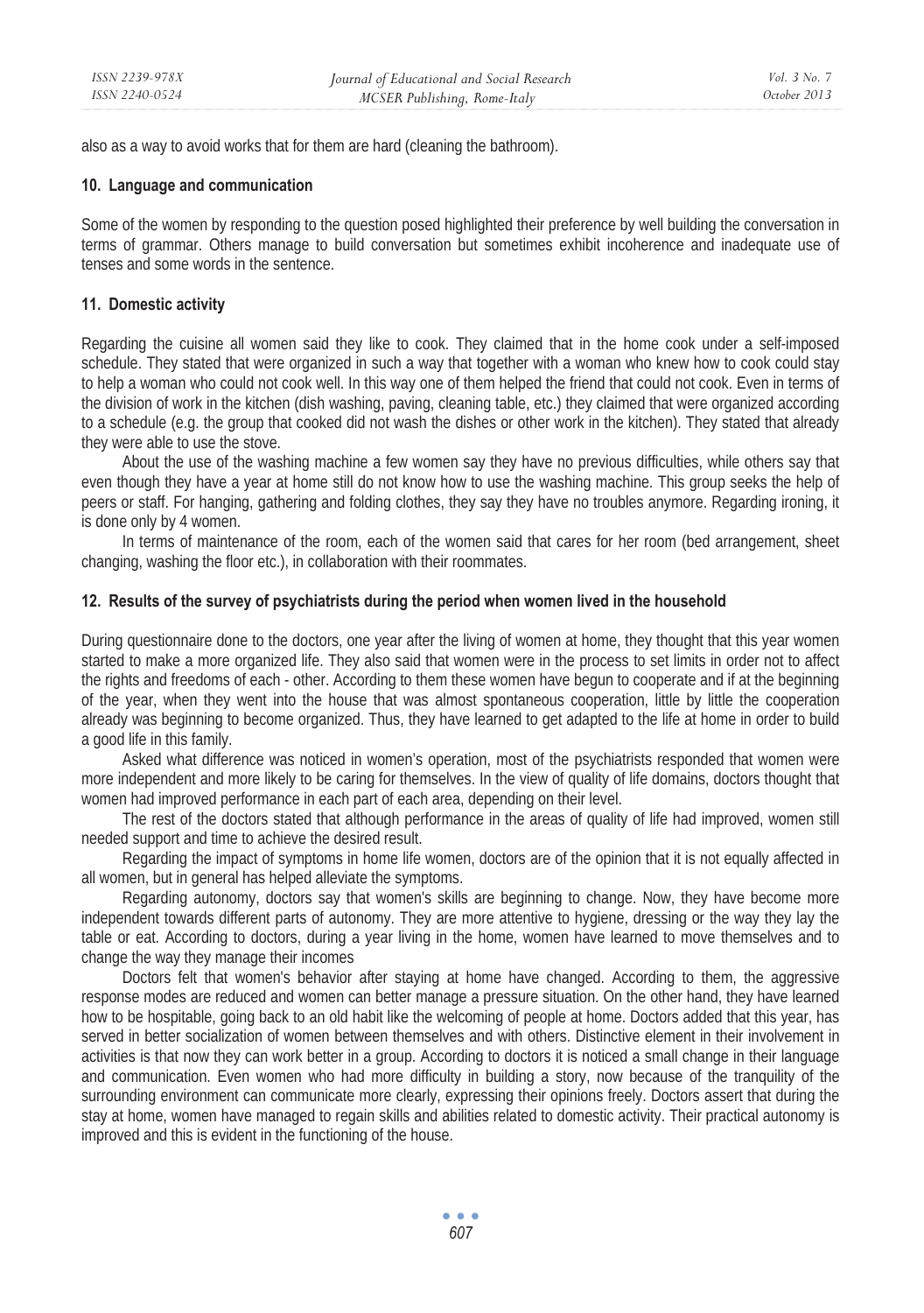#### **13. Discussion**

Results of the study reaffirmed the importance of the experiences of women as well as their main supporters in the transition from hospital to households, such as doctors.

During the data coding, based on opinions expressed by women and the doctors of the hospital, resulted that life in home was very different from life in hospital. Life at home is more relaxed, more comfortable and packed with activities, compared to the noisy life of the hospital, not organized and monotonous. Meanwhile a major difference consisted of physical and environmental conditions. If the hospital lack of personal spa room, lack of heat or private facilities this was a problem that was corrected over the household. The fact that was mentioned more was the "comfort" felt when passing from a place with many persons (240 beds), in a family environment where lived only 10 persons. From questionnaires emerged the difference of the assistance from the staff in both structures. Once women living in the hospital, they generally need more support and help from the staff (doctors, psychologists, social workers, nurses, caregivers). This support continued in the first moments of entering the house and was narrowed over time.

Also if in the hospital, women being adapted to the conditions were forced to make a routine life (always the same thing), and in accordance with the activities and tasks that do turn into a stereotype, in the household they were more organized in their daily life. Each of the women already cooperates with each - other doing different activities being organized into groups to work (e.g. to do housework, cooking, walk out etc.).

The passing of an ordinary day at home with a day spent in the hospital, is as well a change, including the free time. If at the hospital the activities were defined and schedules were set by staff, limiting the autonomy and ultimately their creativity, home life was filled with household activities as well as creative, always during the free time.

One important fact that emerged during the results coding was that these women had really been a change where the importance of life quality, was the focus, based on its component fields. The first significant change, associated with autonomy of women was organizing the eating process starting from paving of the table, to proceed further with their position on the table during meals and to end with the use of a knife as a tool that is added to the current use of spoon and fork.

Change occurred as well to the cooking menu. If at the hospital it was the personnel that decided when and what women should eat, women at home were organized in such a way that not only they were cooking as per the weekly menu, but the food was consistent with their preferences.

An important part in the change of the autonomy of the 10 women is their performance in hygiene, closely related to the opportunities created at home. In an environment such as the home, compared with hospital conditions are more favorable for keeping and maintaining personal hygiene. If in the hospital was noticed the lack of showers, personal toilets, etc., at home there is not such a thing.

Meanwhile, the best thing of the protected house is that women can now expect their friends and visitors at home. This is an indication that their relationships are not only focused on the group, but also with other people in the community. It is very obvious the fact that women love to stay in the company of others, to talk with them and create lasting relationships. Thus, both inside and outside the home has increased the number of recreational activities (birthday celebration, hiking, picnics, etc.).

In terms of language and communication, there is a notable improvement of their performance in this area. Emerges the developing of their ability to express and communicate, and to keep alive a conversation. However, it is noticed that some women continue to demonstrate the incoherence in communicating their thoughts and in some cases exceed the conversation from one topic to another. In conclusion, indoor activity during a year living at home is significantly improved. During this period, the new thing in cooking activity was that women, who knew how to cook in the hospital, gradually came to learn how to cook the other women who were not able to do so. It resulted that their selection according to graphs and determination of dishes they decided to cook themselves was successful. Some of them presented need for assistance in the use of the washing machine. The rest have improved their ability, and from the total non-use of this tool have learned to use it under the influence of verbal stimuli. An important step differently from the hospital is the selection of clothes that will be putted in the washing machine (separation of white fabric, from the color) and the selection of appropriate washing program.

However, changes occurred in their autonomy, their attitude towards others and activities, language and communication used or changes occurring in domestic activities, bring a positive impact on rehabilitation of these women and ultimately affect improving the quality of life.